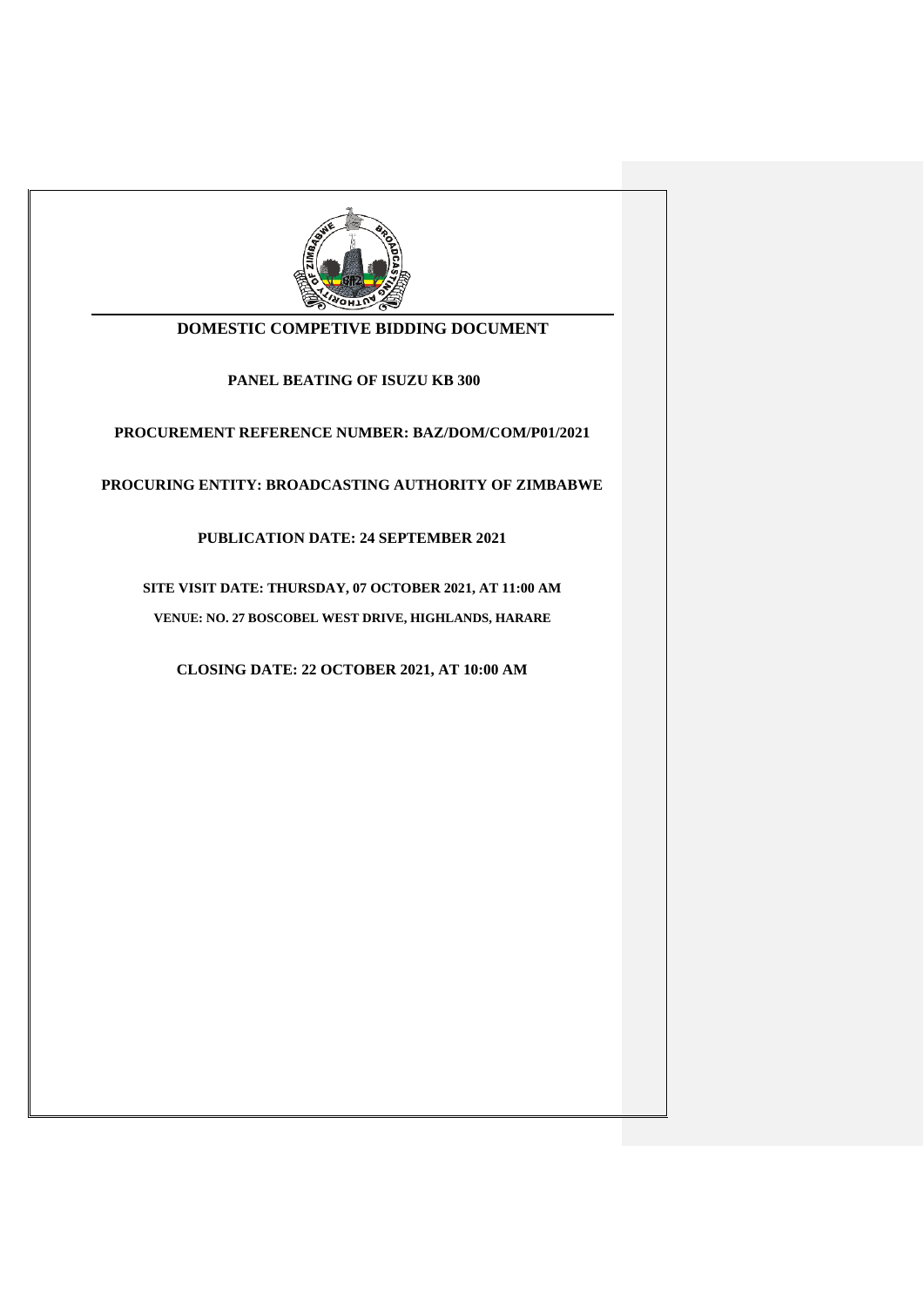#### **INVITATION TO TENDER : PANEL BEATING OF ACCIDENT DAMAGED ISUZU KB 300 PROCUREMENT REFERENCE NO: BAZ/DOM/COMP/01/2021**

1. The Procuring Entity is undertaking the Primary Procurement with a view to concluding a Direct Procurement. The Procuring Entity is sole Purchaser under this Tender. 2. Broadcasting Authority of Zimbabwe intends to enter into contract with original services.Once the contract has been approved by the Procurement Regulatory Authority of Zimbabwe (PRAZ), order shall be made from the selected supplier. Broadcasting Authority of Zimbabwe may carry out a market survey to determine fair market prices before placing firmed orders.

3. The Procuring Entity now invites your organisation to submit a bid from this tender under direct procurement.

4. The Contract to be concluded will be "single -User." The single -User entitled to purchase under the Tender is Broadcasting Authority of Zimbabwe.

5. The contract to be concluded will be "one" –Suppliers.

6. Bidding will be conducted through Direct Procurement as specified in the Public Procurement and Disposal of Public Assets Act "Regulations: Procurement of Goods" dated January 2018 and is open to all eligible Bidders as defined in the Regulations.

8. This tender is not subject to review by the special oversight committee.

The Acting Chief Executive Officer Broadcasting Authority of Zimbabwe 27 Boscobel West Drive Highlands **Harare** 

# **Table of Contents**

**Part 1: Bidding Procedures**

**Part 2: Statement of Requirements**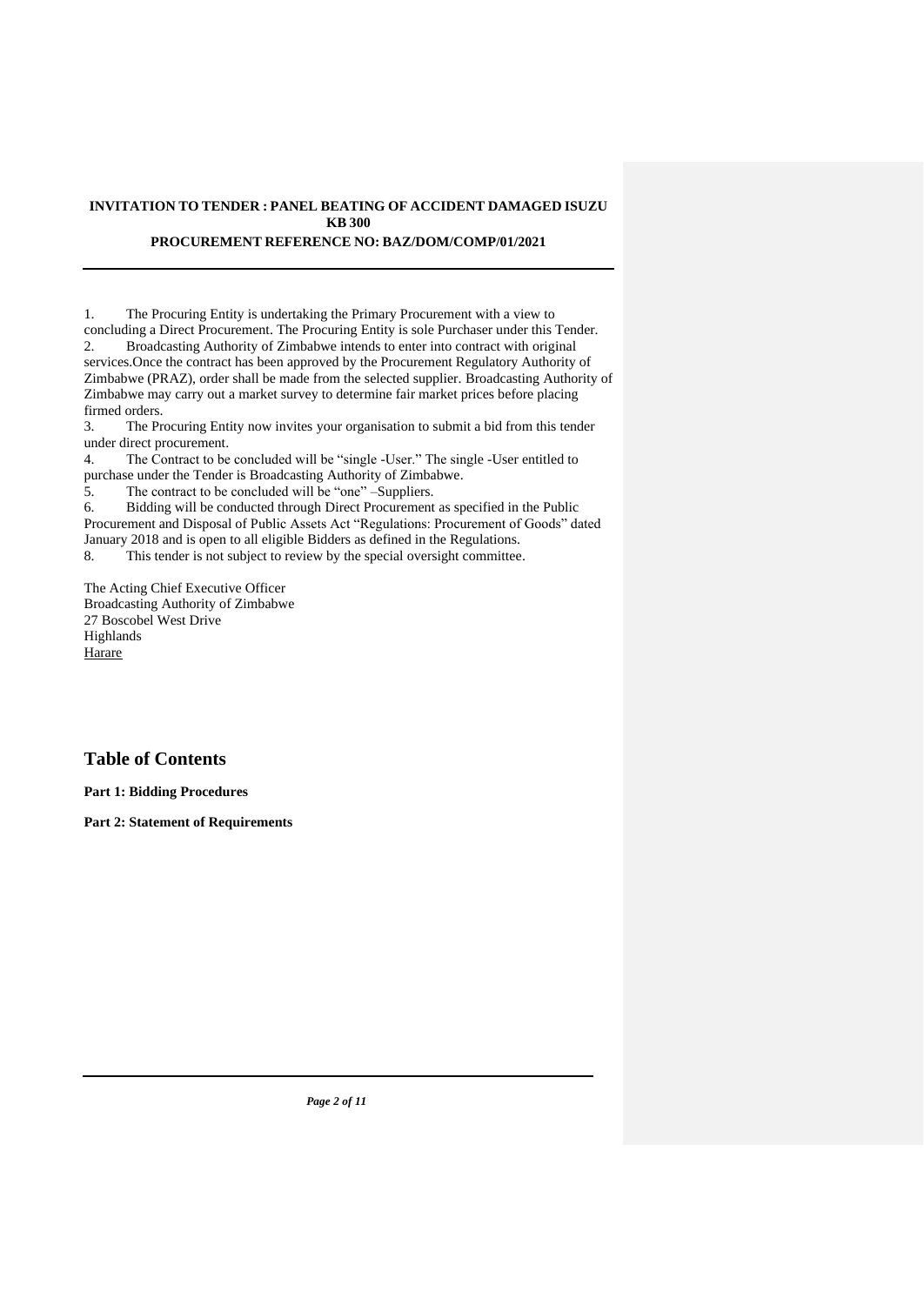**KB 300 PROCUREMENT REFERENCE NO: BAZ/DOM/COMP/01/2021**

**PART 2 STATEMENT OF REQUIREMENTS**

## **PART 1: BIDDING PROCEDURES**

#### **References:**

References to the Act are to the Public Procurement and Disposal of Public Assets Act [*Chapter22:23*] and references to the Regulations are to the Public Procurement and Disposal of Public Assets (General) Regulations (Statutory Instrument No. 5 of 2018). The terms and requirements in the Act and Regulations govern the submission of Bids and should be read by all Bidders.

#### **Procurement Reference Number: BAZ/DOM/COMP/01/2021**

#### **Preparation of Bids**

You are requested to bid for the supply of the goods specified in the Statement of Requirements below, by completing and returning the following documentation:

- 1. the Bid Submission Sheet in this Part (bidding procedures);
- 2. the Statement of Requirements in Part 2;
- 3. a copy of every document necessary to demonstrate eligibility in terms of section 28 (1) of the Regulations;
- 4. Proof of supplier registration with the Procurement Regulatory Authority of Zimbabwe,

#### **THE FOLLOWING MANDATORY DOCUMENTS ARE REQUIRED WHEN RESPONDING TO THIS TENDER DOCUMENT:**

- 1. Copy of CR 14 (List of Directors) or equivalent in your country,
- 2. Copy of Certificate of Incorporation or equivalent in your country
- 3. Copy of Current tax clearance or equivalent in your country
- 4. Copy of Company profile
- 5. Copy of Valid NSSA Registration for Zimbabwean Companies.
- 6. Copy of current registration certificate with the Procurement Regulatory Authority of Zimbabwe Registration in the category of panel beating services (Service Category S/P/001),
- 7. Proof of workshop and garage which works will take place, which will be inspected, provide address
- 8. State payment terms of which BAZ may consider payment terms after successful performing and certification of works
- 9. Copy of Site visit certificate signed by BAZ officials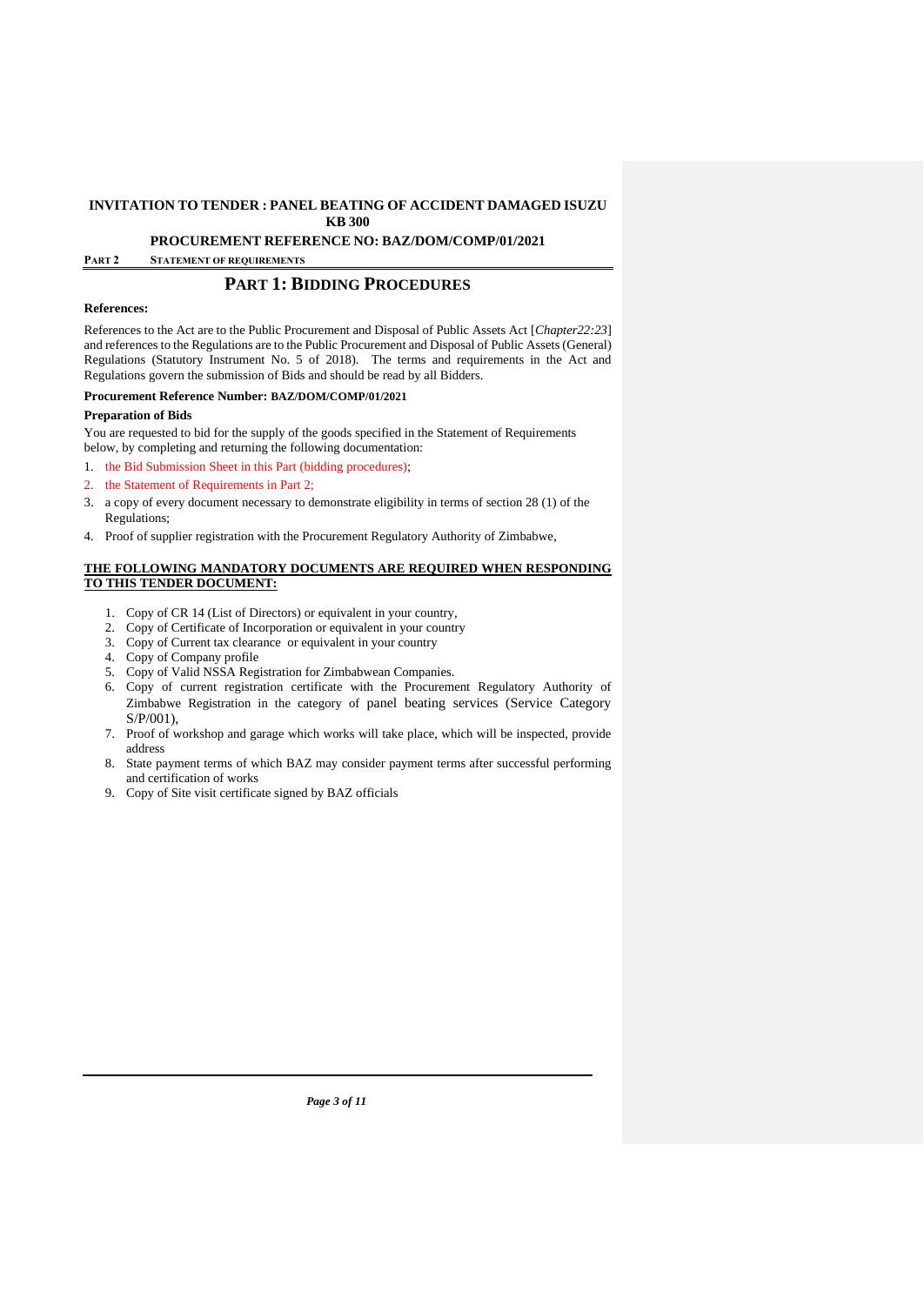**PROCUREMENT REFERENCE NO: BAZ/DOM/COMP/01/2021**

**PART 2 STATEMENT OF REQUIREMENTS**

#### **Number of Bids**

No Bidder may submit more than one bid, either individually or as a joint venture partner in another Bid, except as a subcontractor. Where the procurement is divided into lots and packages, only one Bid can be submitted. A conflict of interest will be deemed to arise if bids are received from more than one Bidder owned, directly or indirectly, by the same person.

#### **Clarification**

All clarifications will be attended on site visit date on THURSDAY, 07 OCTOBER 2021, AT 11:00 AM, at No. 27 Boscobel West drive, Highlands, Harare. Alternatively email all queries to: be sent to; [procurement@baz.co.](mailto:procurement@baz.co)zw; [solomon@baz.co.zw;](mailto:solomon@baz.co.zw) ;matthias@baz.co.zw or to the attention of:

**The Acting Chief Executive Officer Braodcasting Authority of Zimbabwe 27 Boscobel West Drive Highlands Harare**

It is the bidder's responsibility to ensure that the request for clarifications has been received and acknowledged by Broadcasting Authority of Zimbabwe.

#### **Validity of Bids**

The minimum period for which the Bidder's bid must remain valid is 6*0 days* from the deadline for the submission of bids.

#### **Submission of Bids**

Bids must be submitted in writing in a sealed envelope to the address below, no later than the date and time of the deadline below. It is the Bidder's responsibility to ensure that they have completed the bid submission register.

The Bidder must mark the envelope with the Bidder's name and address and the Procurement Reference Number.

**Bids should be submitted in triplicate with one (1) original copy marked "ORIGINAL" and two (2) copies each marked "COPY" All 3 copies should be in sealed envelopes clearly marked with the details of the tender, and should be deposited in a tender box situated at the below given** address. In the event of any discrepancy between the original and the copies, the original will **prevail.**

Late bids will be rejected. The Procuring Entity reserves the right to extend the bid submission deadline and but will notify all potential bidders who would have collected the bidding documents, of the amended bid submission deadline.

*Page 4 of 11*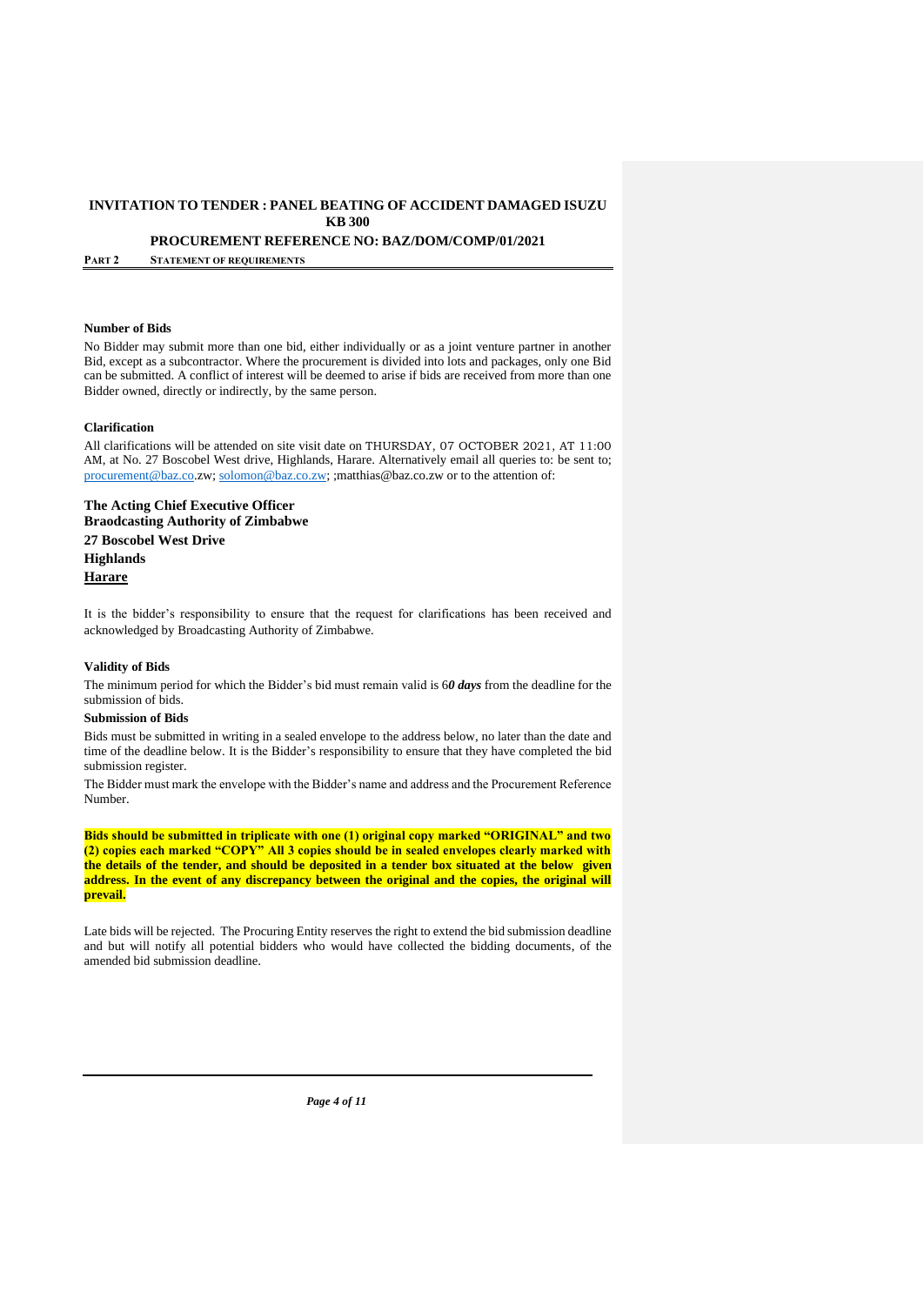**PROCUREMENT REFERENCE NO: BAZ/DOM/COMP/01/2021**

**PART 2 STATEMENT OF REQUIREMENTS**

| <b>DEADLINE DATE</b>      | <b>22 OCTOBER 2021</b>                                                                                                                                       |  |  |
|---------------------------|--------------------------------------------------------------------------------------------------------------------------------------------------------------|--|--|
| <b>DEADLINE TIME</b>      | 10:00 AM                                                                                                                                                     |  |  |
| <b>SUBMISSION ADDRESS</b> | CHIEF<br><b>EXECUTIVE</b><br><b>ACTING</b><br>THE<br>OFFICER.BROADCASTING AUTHORITY<br>OЕ<br>ZIMBABWE.<br>27 BOSCOBEL WEST DRIVE, HIGHLANDS<br><b>HARARE</b> |  |  |

Means of acceptance: Bids in the sealed envelopes shall be deposited in a tender box situated at the above address. All the bidders should ensure that their bids are recorded in the tender submission register on submission, and should be issued with a receipt.

#### **Bid opening**

Bidders and their representatives may witness the opening of bids, which will take place at the submission address immediately following the deadline.

#### **Withdrawal, amendment or modification of Bids**

A Bidder may withdraw, substitute, or modify its Bid after it has been submitted by sending a written notice, duly signed by an authorized representative. However, no Bid may be withdrawn, substituted, or modified in the interval between the deadline for submission of Bids and the expiration of the period of Bid validity specified by the Bidder or any extension of that period.

#### **Delivery Requirements**

The delivery period required (from the date of contract signing) and the final destination for delivery are as indicated in the Delivery Schedule in Part 2 which is 6 weeks or better. Bidders offering a delivery period in excess of 6 weeks maybe rejected.

#### **Bid Prices and Discounts**

The prices and discounts quoted by the Bidder in the Bid Submission Form and in the Price Schedules must conform to the requirements specified below.

Prices must be quoted as specified in the Price Schedule included in Part2Statement of Requirements. In quoting prices, the Bidder is free to use transportation through carriers registered in any eligible country and similarly may obtain insurance services from any eligible country. Prices quoted must include the following costs and components:

- (a) For Goods
	- (i) the price of the Goods and the cost of delivery to the final destination, including the relevant INCOTERM, as stated in the Delivery Schedule;
	- (ii) the custom duties to be paid on the Goods on entry into Zimbabwe, if not already included;
	- (iii) Any other applicable import taxes;
	- (iv) any sales and other taxes due within Zimbabwe which will be payable on the Goods, if not already included;
	- (v) any rebate or mark-up of the local agent or representative.
- (b) for Related Services, (other than inland transportation and other services required to convey the Goods to their final destination), whenever such Related Services are specified in the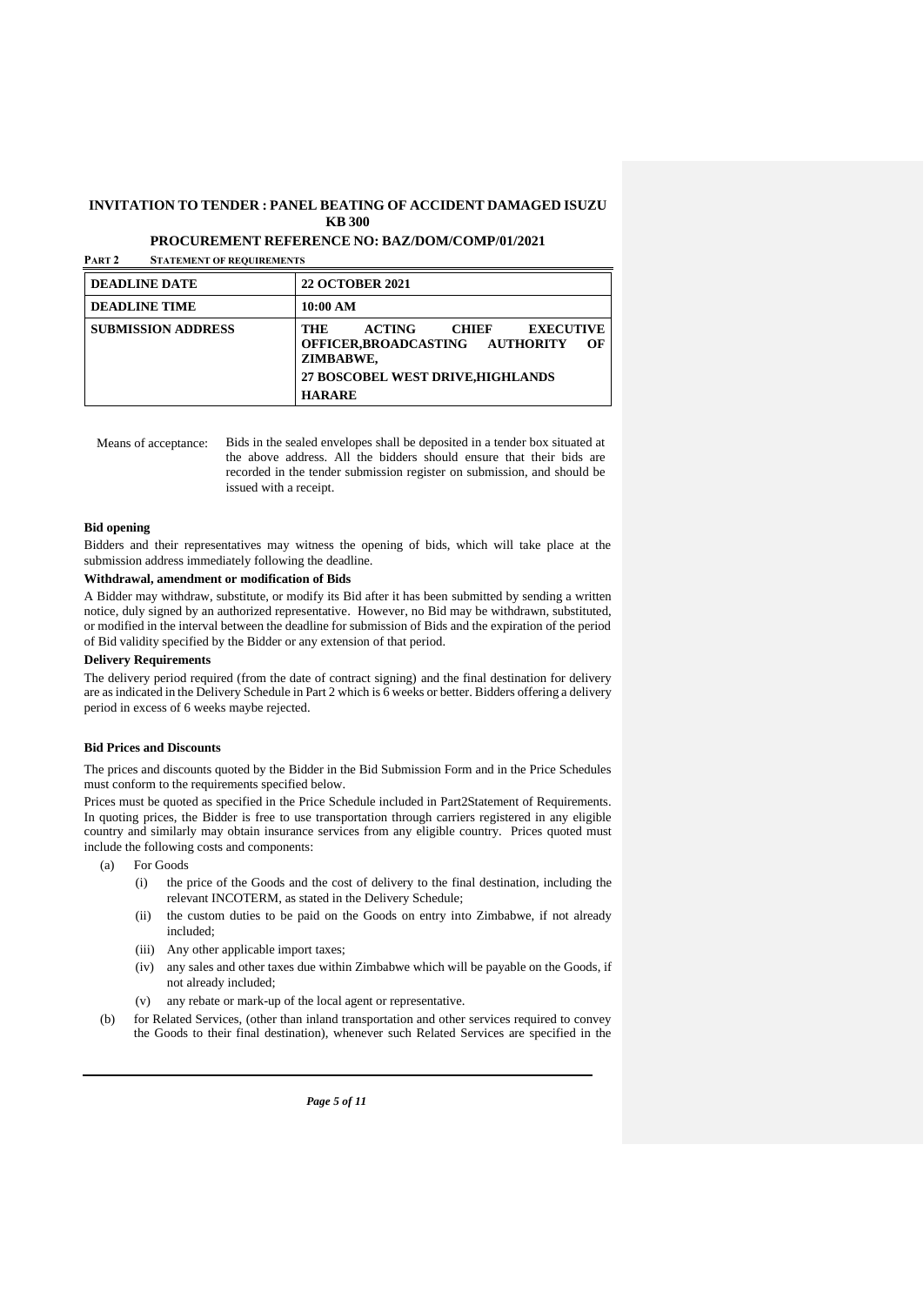#### **PROCUREMENT REFERENCE NO: BAZ/DOM/COMP/01/2021**

#### **PART 2 STATEMENT OF REQUIREMENTS**

Schedule of Requirements: the price of each item comprising the Related Services (inclusive of any applicable taxes).

#### **Evaluation of Bids**

Bids will be evaluated using the following methodology:

- 1. Preliminary examination to confirm that all documents required have been provided, to confirm the eligibility of Bidders in terms of section 28 (1) of the Regulations and to confirm that the Bid is administratively compliant in terms of section 28 (2) of the Regulations.
- 2. Technical evaluation to determine substantial responsiveness to the specifications in the Statement of Requirements;

3. Financial evaluation and comparison to determine the lowest evaluated price of bids.

Broadcasting Authority of Zimbabwe will enter into Contract with one bidders and ranking will be based on price.

#### **Evaluation criteria**

The Procuring Entity's evaluation of a Bid will take into account, in addition to the Bid Price, the following criteria and methodologies.

**Deviation in payment schedule**: The payment schedule is stated in the Special Conditions of Contract (SCC) in Part 3. A Bidder may propose a deviation from the schedule and is subject to negotiation with the Procuring Entity.

#### **Eligibility and Qualification Criteria**

Bidders are required to meet the criteria in section 28 of the Act to be eligible to participate in public procurement and to be qualified for the proposed contract. They must therefore provide any available documentation and certify their eligibility in the Bid Submission Sheet. To be eligible, Bidders must

1. have the legal capacity to enter into a contract;

- 2. not be insolvent, in receivership, bankrupt or being wound up, not have had business activities suspended and not be the subject of legal proceedings for any of these circumstances;
- 3. have fulfilled their obligations to pay taxes and social security contributions in Zimbabwe (for Zimbabwean companies only)
- 4. not have a conflict of interest in relation to this procurement requirement;
- 5. not be debarred from participation in public procurement under section 72 (6) of the Act and section 74(1) (c), (d) or (e) of the Regulations or declared ineligible under section 99 of the Act;
- 6. have the nationality of an eligible country as specified in the Special Conditions of Contract; and have been registered with the Authority as a Supplier and have paid the applicable Supplier Registration Fee set out in Part III of the Fifth Schedule to the Regulations (for Zimbabwean companies only)

Participation in this bidding procedure is open to Zimbabwean bidders/ companies only.

#### **Origin of Goods**

All goods and related services must have as their country of origin an eligible country, as specified in the Special Conditions of Contract.

#### **Technical Criteria**

The Technical Specifications Sheet details the minimum specification of the goods required. The goods offered must meet this specification, but no credit will be given for exceeding the specification. No alternatives to technical specifications given shall be accepted for evaluation.

#### **Currency**

*Page 6 of 11*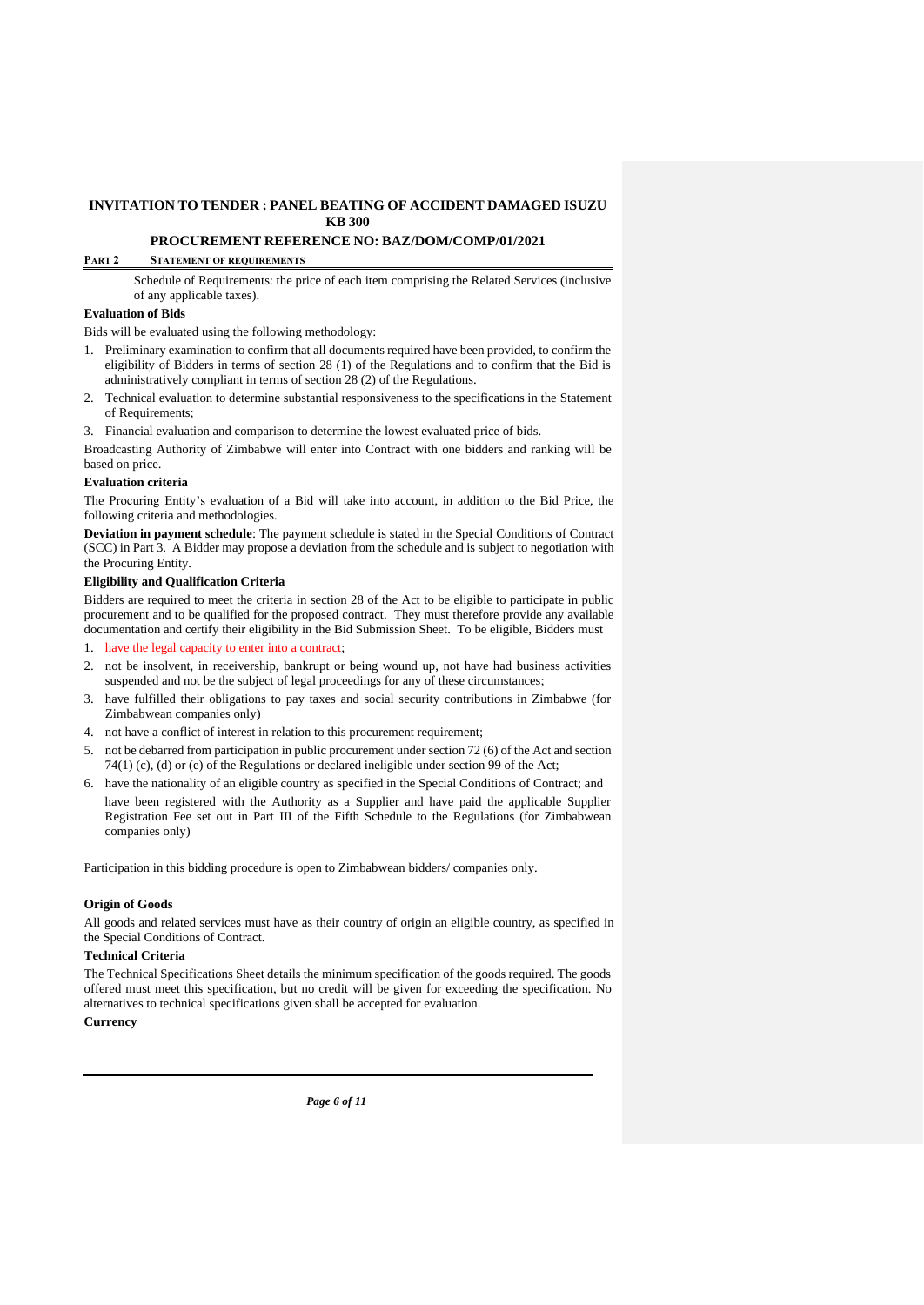## **PROCUREMENT REFERENCE NO: BAZ/DOM/COMP/01/2021**

#### **PART 2 STATEMENT OF REQUIREMENTS**

Tenders should be priced in United states dollars payable at reserve bank of Zimbabwe (RBZ) interbank rate of the day.

#### **Award of Contract**

The lowest evaluated bid, after application of any additional evaluation criteria, including any margin of preference, which is substantially responsive to the requirements of this bidding document will be recommended for award of contract. The proposed award of contract will be by issue of a Notification of Contract Award in terms of section 55 of the Act which will be effective until signature of the contract documents in accordance with Part 3: Contract. Unsuccessful Bidders will receive the Notification of Contract Award and, if they consider they have suffered prejudice from the process, they may within 14 days of receiving this Notification, submit to the Procuring Entity a Challenge in terms of section 73 of the Act, subject to payment of the applicable fee set out in section 44 of and the Third Schedule to the Regulations.

### **Right to Reject**

The Procuring Entity reserves the right to accept or reject any Bids or to cancel the procurement process and reject all Bids at any time prior to contract award.

### **Corrupt Practices**

The Government of Zimbabwe requires that Procuring Entities, as well as Bidders and Contractors, observe the highest standard of ethics during the procurement and execution of contracts. In pursuit of this policy:

- 1. the Procuring Entity will reject a recommendation for award if it determines that the Bidder recommended for award has, directly or through an agent, engaged in corrupt, fraudulent, collusive or coercive practices in competing for the Contract or been declared ineligible to be awarded a procurement contract under section 99 of the Act;
- 2. the Authority may under section 72 (6) of the Act impose the sanctions under section 74 (1) of the Regulations; and
- 3. any conflict of interest on the part of the Bidder must be declared.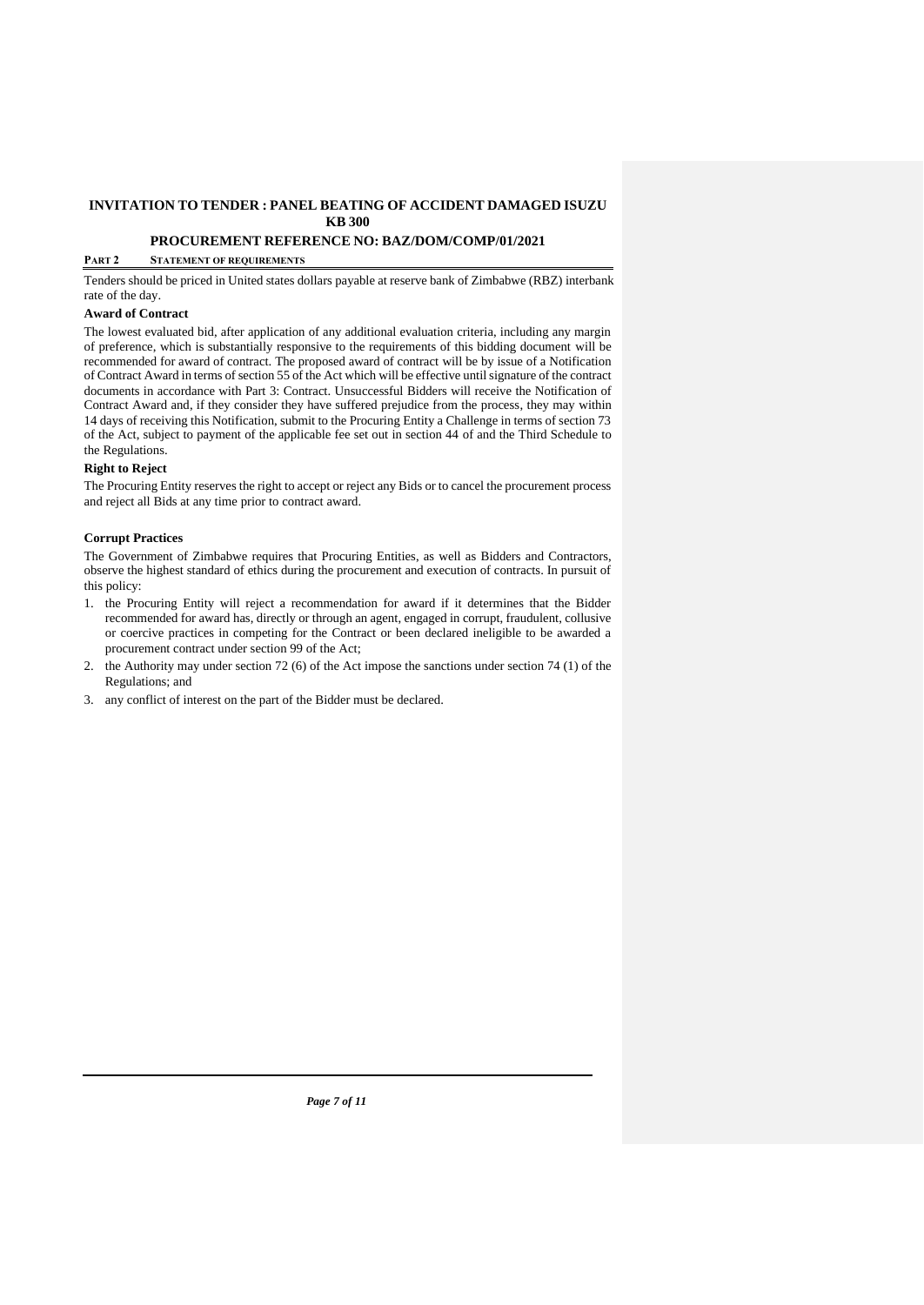**PROCUREMENT REFERENCE NO: BAZ/DOM/COMP/01/2021**

**PART 2 STATEMENT OF REQUIREMENTS**

# **Bid Submission Sheet**

*{Note to Bidders: Complete this form with all the requested details and submit it as the first page of your Bid. Attach the completed Statement of Requirements and any other documents requested in Part 1. Ensure that your Bid is authorised in the signature block below. A signature and authorisation on this form will confirm that the terms and conditions of this Bid prevail over any attachments. If your Bid is not authorised, it will be rejected. If the Bidder is a Joint Venture (JV), the Bid must be signed by an authorized representative of the JV on behalf of the JV, and so as to be legally binding on all the members as evidenced by a power of attorney signed by their legally authorized representatives.* 

*Bidders must mark as "CONFIDENTIAL" information in their Bids which is confidential to their business. This may include proprietary information, trade secrets or commercial or financially sensitive information}.* 

| Procurement Reference Number: |  |
|-------------------------------|--|
| Subject of Procurement:       |  |
| Name of Bidder:               |  |
| Bidder's Reference Number:    |  |
| Date of Bid:                  |  |

We offer to supply the items listed in the attached Statement of Requirements, at the prices indicated on the attached Price Schedule and in accordance with the terms and conditions stated in your Bidding Document referenced above.

We confirm that we meet the eligibility criteria specified in Part 1: Procedures of Bidding.

We declare that we are not debarred from bidding and that the documents we submit are true and correct.

We confirm that we have the legal capacity to enter into a procurement contract.

#### **The validity period of our bid is: ………** *{days}* **from the date of submission**.

We confirm that the prices quoted in the attached Price Schedule are fixed and firm for the duration of the validity period and will not be subject to revision, variation or adjustment.

## **Bid Authorised by:**

| <b>Signature</b> |                                  | Name: |                                                                                                  |
|------------------|----------------------------------|-------|--------------------------------------------------------------------------------------------------|
| <b>Position:</b> |                                  | Date: | $\ldots \ldots \ldots \ldots \ldots \ldots \ldots \ldots \ldots \ldots \ldots \ldots (DD/MM/YY)$ |
|                  | Authorised for and on behalf of: |       |                                                                                                  |
| Company          |                                  |       |                                                                                                  |
| <b>Address:</b>  |                                  |       |                                                                                                  |
|                  |                                  |       |                                                                                                  |

*Page 8 of 11*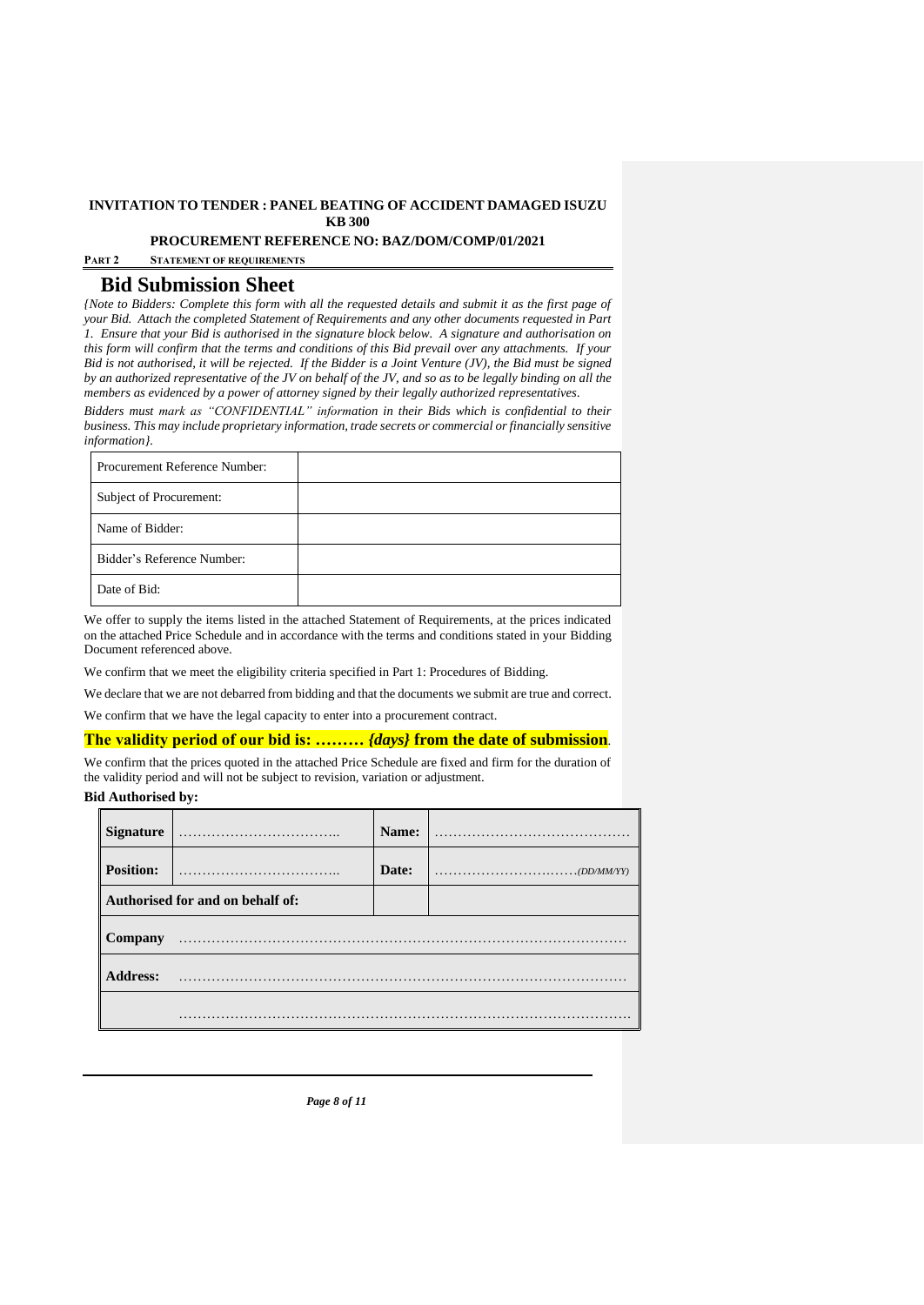# **PROCUREMENT REFERENCE NO: BAZ/DOM/COMP/01/2021**

**PART 2 STATEMENT OF REQUIREMENTS**

# **PART 2: STATEMENT OF REQUIREMENTS**

|                                   | . |
|-----------------------------------|---|
| Name of Bidder:                   |   |
| <b>Bidder's Reference Number:</b> |   |

**List of Goods and Price Schedule**

Currency of Bid:…………………….……..

| I Item<br>No <sup>1</sup> | <b>Description of Goods</b>                | Quantity <sup>2</sup> | Unit Price <sup>3</sup> | <b>Total Price</b> <sup>4</sup> |
|---------------------------|--------------------------------------------|-----------------------|-------------------------|---------------------------------|
| Ι.                        | Panel beating of ISUZU KB 300, ADV<br>7460 | 01                    |                         |                                 |
|                           | VAT 14.5%                                  |                       |                         |                                 |
|                           | <b>TOTAL</b>                               |                       |                         |                                 |

Note 1: Lots and packages should be shown as separate items.

Note 2: The description or quantity must indicate the unit of measure where relevant.

Note 3: Unit and total prices must be for delivery through to the final destination stated in Part 1.

Note 4: Include any additional costs, such as installation or commissioning.

The price to be quoted in the Price Schedule must be the total price of the bid, excluding any discounts offered.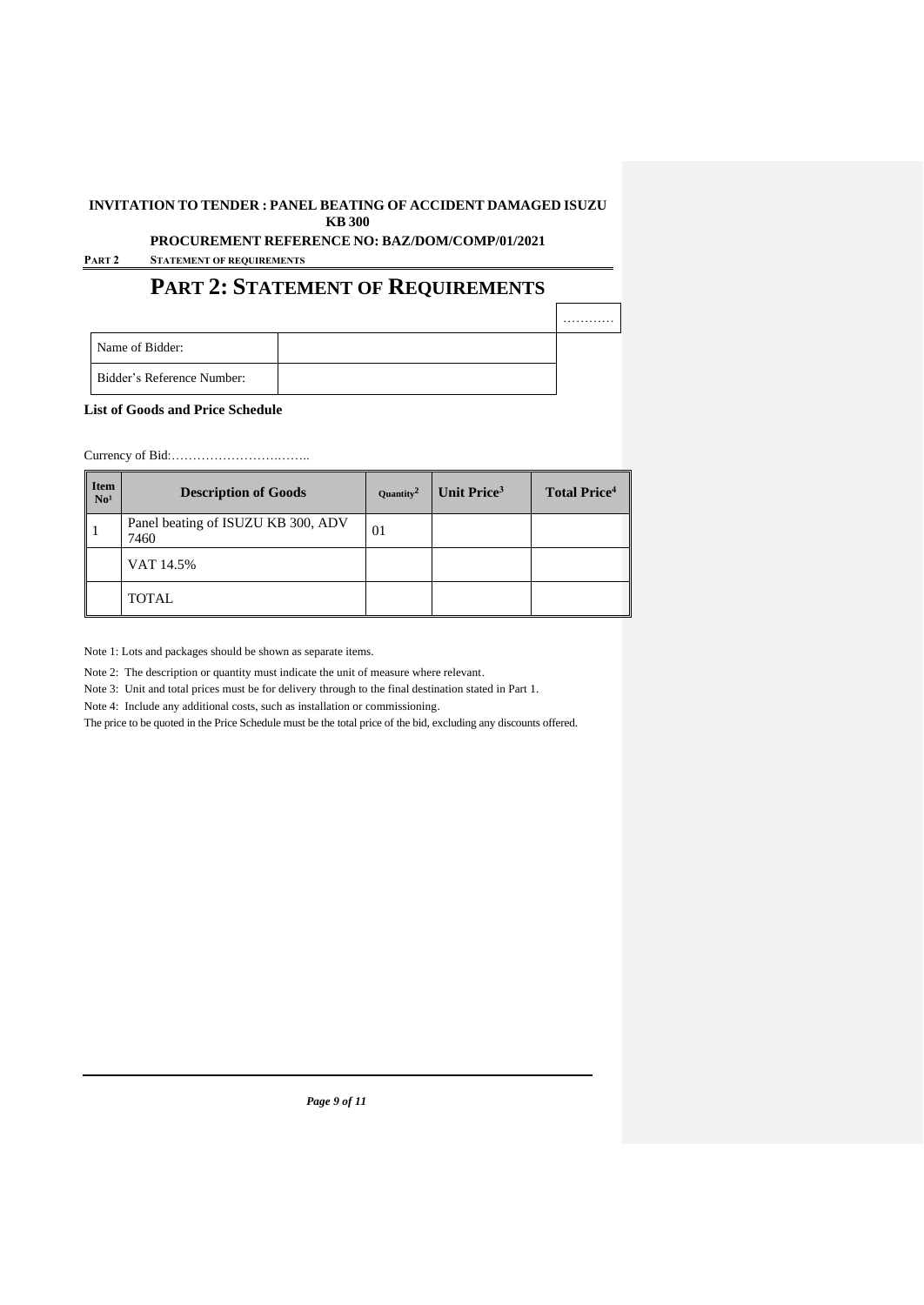## **PROCUREMENT REFERENCE NO: BAZ/DOM/COMP/01/2021**

**PART 2 STATEMENT OF REQUIREMENTS**

# **Delivery Schedule**

| Name of Bidder:            |  |
|----------------------------|--|
|                            |  |
| Bidder's Reference Number: |  |

*{Note to Bidders: If the delivery period offered, or any other details, differ from the requirements below, this should be stated in your tender}.* 

| <b>Item</b><br>N <sub>0</sub> | <b>Description of Goods</b>                | Quantity | <b>Physical</b><br>Unit | <b>Delivery Date</b><br><b>Required by</b><br>Procuring<br><b>Entity and</b><br>applicable<br><b>INCOTERM</b> | <b>Bidder's offered</b><br>Delivery period |
|-------------------------------|--------------------------------------------|----------|-------------------------|---------------------------------------------------------------------------------------------------------------|--------------------------------------------|
|                               |                                            |          |                         | [Completed by]<br><b>Procuring Entity</b>                                                                     | {to be provided<br>by the Bidder           |
|                               | Panel beating of ISUZU KB<br>300, ADV 7460 | 01       | au                      | Within 2<br>weeks of<br>contract<br>signing                                                                   |                                            |

The delivery period required is measured from the date of the signing of the Contract between the Procuring Entity and the Bidder.

| The Project Site for delivery of the goods | 27 BOSCOBEL WEST DRIVE, HIGHLANDS, |
|--------------------------------------------|------------------------------------|
| is the final destination:                  | <b>HARARE</b>                      |

Page 10 of 11